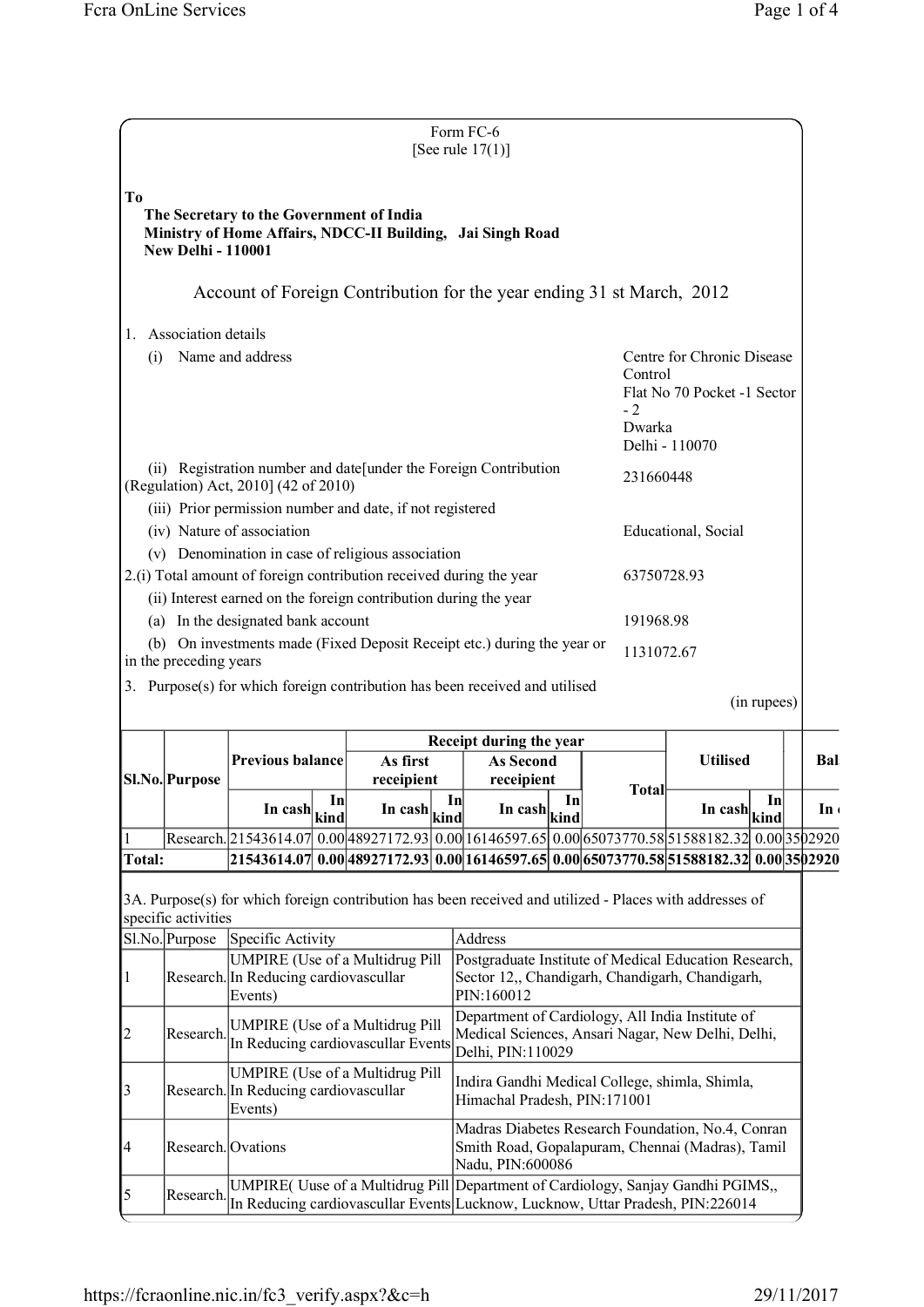**Caution:**Submission of these information or concealment of material facts shall attract the relevant provisions of the Foreign Contribution (Regulation) Act,2010(42 of 2010), Warranting appropriate action.

4. Name and address of the designated branch of the bank and number(as specified in the applicationfor registration/prior permission or permitted by the Central Government).

| $A/c$ No: | 52810062352                                                                          |
|-----------|--------------------------------------------------------------------------------------|
| Bank:     | <b>Standard Chartered Bank</b>                                                       |
| Address:  | M 1, South Extension., Part-II, New Delhi, PIN 110049<br>NEW DELHI<br>Delhi - 110049 |

5. Donor wise receipt of foreign contribution

(in rupees)

|               | <b>SI.No</b> Donor Name                                     | <b>Address</b>                                                                                         | Purpose | Receipt<br>date      | <b>Amount</b>                    |
|---------------|-------------------------------------------------------------|--------------------------------------------------------------------------------------------------------|---------|----------------------|----------------------------------|
|               | Institutional donors(A):-                                   |                                                                                                        |         |                      |                                  |
| $\vert$ 1     | <b>IC HEALTH</b>                                            | C/O GLOBAL FORUM FOR HEALTH<br><b>RESEARCH,5 ROUTE DES</b><br>MORILLONS, 1202,<br>GENEVA, SWITZERLAND  |         | Research. 21/09/2011 | 4648000.00                       |
| 2             | <b>IMPERIAL COLLEGE</b>                                     | <b>SOUTH KENSINGTON</b><br>CAMPUS, LONDON, SW7 2AZ, UK                                                 |         | Research. 10/06/2011 | 1412000.00                       |
| 3             | <b>IMPERIAL COLLEGE</b>                                     | <b>SOUTH KENSINGTON</b><br>CAMPUS, LONDON, SW7 2AZ, UK                                                 |         | Research. 11/01/2012 | 8052032.61                       |
| 14            | <b>IMPERIAL COLLEGE</b>                                     | <b>SOUTH KENSINGTON</b><br>CAMPUS, LONDON, SW7 2AZ, UK                                                 |         | Research. 22/02/2012 | 32293.16                         |
| 5             | FOUNDATION<br><b>CIRCULATORY</b><br><b>HEALTH</b>           | <b>INTERNATIONAL CENTRE FOR</b><br>CIRCULATORY , HEALTH 59-61<br>NORTH WHARF ROAD, LONDON W2<br>1LA UK |         | Research. 05/07/2011 | 415521.90                        |
| 6             | Centers for Disease<br>Control and Prevention               | MS A-38, 1600, Clifton Road, Atlanta                                                                   |         | Research. 31/05/2011 | 437140.35                        |
| 17            | National Institute of<br>Health                             | United States of America                                                                               |         | Research. 27/09/2011 | 3840277.00                       |
| 8             | National Institute of<br>Health                             | United States of America                                                                               |         | Research. 31/10/2011 | 796014.80                        |
| 19            | National Institute of<br>Health                             | United States of America                                                                               |         | Research. 23/12/2011 | 4043840.40                       |
| 10            | National Institute of<br>Health                             | United States of America                                                                               |         | Research. 02/02/2012 | 801939.16                        |
| <sup>11</sup> | <b>OXFORD HEALTH</b><br><b>ALLIANCE</b>                     | 1ST FLOOR,,28 MARGARET<br>STREET, LONDON, W1W8RZ, UK                                                   |         |                      | Research. 08/09/2011 10902470.00 |
| 12            | London School of<br>Hygiene and Tropical<br>Medicine        | 1st Floor, Wolfson Building, Keppel<br>Street,                                                         |         | Research. 08/10/2011 | 1467357.50                       |
| 13            | <b>DUKE CLINICAL</b><br><b>RESEARCH</b><br><b>INSTITUTE</b> | DURGAM CENTRE,300 WEST<br>MORGAN, ST. SUITE 800, DURHAM,<br><b>NC 27701</b>                            |         | Research. 02/04/2011 | 43886.80                         |
| 14            | DUKE CLINICAL<br><b>RESEARCH</b><br><b>INSTITUTE</b>        | DURGAM CENTRE,300 WEST<br>MORGAN, ST. SUITE 800, DURHAM,<br><b>NC 27701</b>                            |         | Research. 05/04/2011 | 349034.09                        |
| <sup>15</sup> | <b>DUKE CLINICAL</b><br><b>RESEARCH</b><br><b>INSTITUTE</b> | DURGAM CENTRE,300 WEST<br>MORGAN, ST. SUITE 800, DURHAM,<br><b>NC 27701</b>                            |         | Research. 05/07/2011 | 2150000.00                       |
| 16            |                                                             |                                                                                                        |         | Research. 27/09/2011 | 454720.00                        |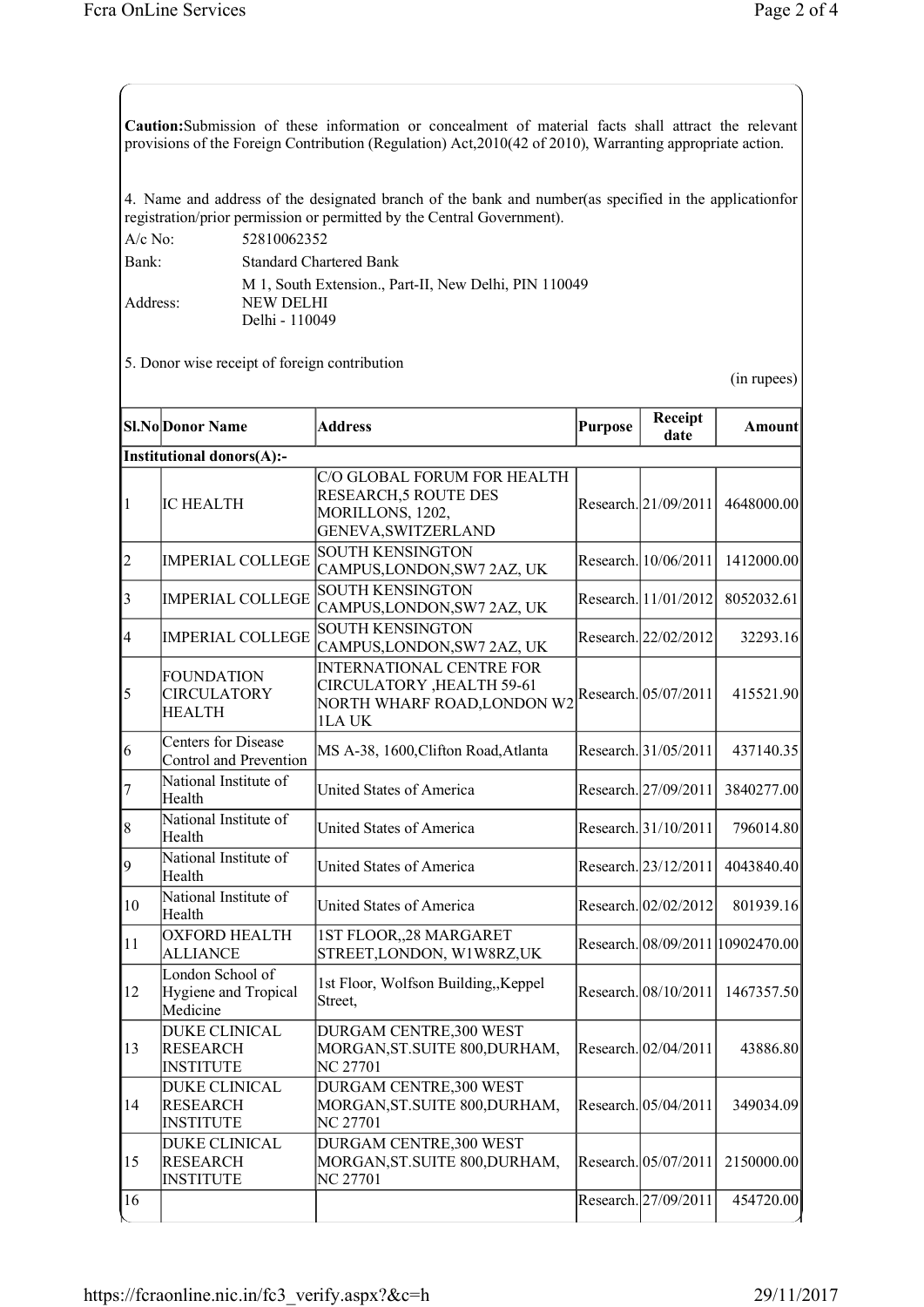|               | <b>DUKE CLINICAL</b><br><b>RESEARCH</b><br><b>INSTITUTE</b> | DURGAM CENTRE, 300 WEST<br>MORGAN, ST. SUITE 800, DURHAM,<br>NC 27701              |                      |            |
|---------------|-------------------------------------------------------------|------------------------------------------------------------------------------------|----------------------|------------|
| 17            | <b>DUKE CLINICAL</b><br><b>RESEARCH</b><br><b>INSTITUTE</b> | DURGAM CENTRE,300 WEST<br>MORGAN, ST. SUITE 800, DURHAM,<br><b>NC 27701</b>        | Research. 03/10/2011 | 579178.80  |
| 18            | UNIVERSITY OF<br><b>BRISTOL</b>                             | <b>SENATE HOUSE,</b><br>TYNDALL, AVENUE, BRISTOL BS8<br>1TH, UK, UK                | Research. 22/08/2011 | 31229.23   |
| <sup>19</sup> | Yale University                                             | USA, USA, USA                                                                      | Research. 21/07/2011 | 66492.95   |
| 20            |                                                             | University of California California, United States of America                      | Research. 10/06/2011 | 86260.00   |
| 21            | Hamilton Health<br>Science                                  | Canada                                                                             | Research. 23/12/2011 | 201596.00  |
| 22            | Hamilton Health<br>Science                                  | Canada                                                                             | Research. 24/01/2012 | 435740.40  |
| 23            | <b>ALL INDIA</b><br><b>INSTITUTE OF</b><br>MEDICAL SCIENCE  | ANSARI NAGAR, NEW DELHI, DELHI Research. 01/09/2011                                |                      | 180000.00  |
| 24            | PUBLIC HEALTH<br><b>FOUNDATION OF</b><br><b>INDIA DELHI</b> | PHD HOUSE 2ND FLOOR 4-2<br>SIRIFORT, INSTITUTIONAL<br>AREA, NEW DELHI - 110070     | Research. 08/04/2011 | 675000.00  |
| 25            | PUBLIC HEALTH<br><b>FOUNDATION OF</b><br><b>INDIA DELHI</b> | PHD HOUSE 2ND FLOOR 4-2<br>SIRIFORT, INSTITUTIONAL<br>AREA, NEW DELHI - 110070     | Research. 08/04/2011 | 2842088.00 |
| 26            | PUBLIC HEALTH<br><b>FOUNDATION OF</b><br><b>INDIA DELHI</b> | PHD HOUSE 2ND FLOOR 4-2<br>SIRIFORT, INSTITUTIONAL<br>AREA, NEW DELHI - 110070     | Research. 09/07/2011 | 675000.00  |
| 27            | PUBLIC HEALTH<br><b>FOUNDATION OF</b><br><b>INDIA DELHI</b> | PHD HOUSE 2ND FLOOR 4-2<br>SIRIFORT, INSTITUTIONAL<br>AREA, NEW DELHI - 110070     | Research. 26/07/2011 | 2842088.00 |
| 28            | PUBLIC HEALTH<br><b>FOUNDATION OF</b><br><b>INDIA DELHI</b> | PHD HOUSE 2ND FLOOR 4-2<br>SIRIFORT, INSTITUTIONAL<br>AREA, NEW DELHI - 110070     | Research. 04/08/2011 | 117600.00  |
| 29            | PUBLIC HEALTH<br><b>FOUNDATION OF</b><br><b>INDIA DELHI</b> | PHD HOUSE 2ND FLOOR 4-2<br>SIRIFORT, INSTITUTIONAL<br>AREA, NEW DELHI - 110070     | Research. 12/08/2011 | 675000.00  |
| 30            | PUBLIC HEALTH<br>FOUNDATION OF<br><b>INDIA DELHI</b>        | PHD HOUSE 2ND FLOOR 4-2<br>SIRIFORT, INSTITUTIONAL<br>AREA, NEW DELHI - 110070     | Research. 29/08/2011 | 2842088.00 |
| 31            | PUBLIC HEALTH<br><b>FOUNDATION OF</b><br><b>INDIA DELHI</b> | PHD HOUSE 2ND FLOOR 4-2<br>SIRIFORT, INSTITUTIONAL<br>AREA, NEW DELHI - 110070     | Research. 06/01/2012 | 450000.00  |
| 32            | PUBLIC HEALTH<br><b>FOUNDATION OF</b><br><b>INDIA DELHI</b> | PHD HOUSE 2ND FLOOR 4-2<br>SIRIFORT, INSTITUTIONAL<br>AREA, NEW DELHI - 110070     | Research. 10/02/2012 | 113530.00  |
| 33            | PUBLIC HEALTH<br><b>FOUNDATION OF</b><br><b>INDIA DELHI</b> | PHD HOUSE 2ND FLOOR 4-2<br>SIRIFORT, INSTITUTIONAL<br>AREA, NEW DELHI - 110070     | Research. 18/02/2012 | 569076.00  |
| 34            | PUBLIC HEALTH<br><b>FOUNDATION OF</b><br><b>INDIA DELHI</b> | PHD HOUSE 2ND FLOOR 4-2<br>SIRIFORT, INSTITUTIONAL<br>AREA, NEW DELHI - 110070     | Research. 06/03/2012 | 2842086.00 |
| 35            | <b>ELI LILLY</b>                                            | Lilly Corporate Centre, Drop Code No<br>1532 Indianapolis IN 46285, USA -<br>46285 | Research. 13/07/2011 | 352668.77  |
| 36            | <b>ELI LILLY</b>                                            | Lilly Corporate Centre, Drop Code No<br>1532 Indianapolis IN 46285, USA -<br>46285 | Research. 04/08/2011 | 253504.17  |
| 37            | <b>ELSEVIER GLOBAL</b><br><b>HEART EDITORIAL</b>            | RADARWEG 29 AMSTERDAM<br>1043NX, NETHERLANDS                                       | Research. 16/08/2011 | 348986.00  |
| 38            |                                                             |                                                                                    | Research. 24/02/2012 | 189607.50  |